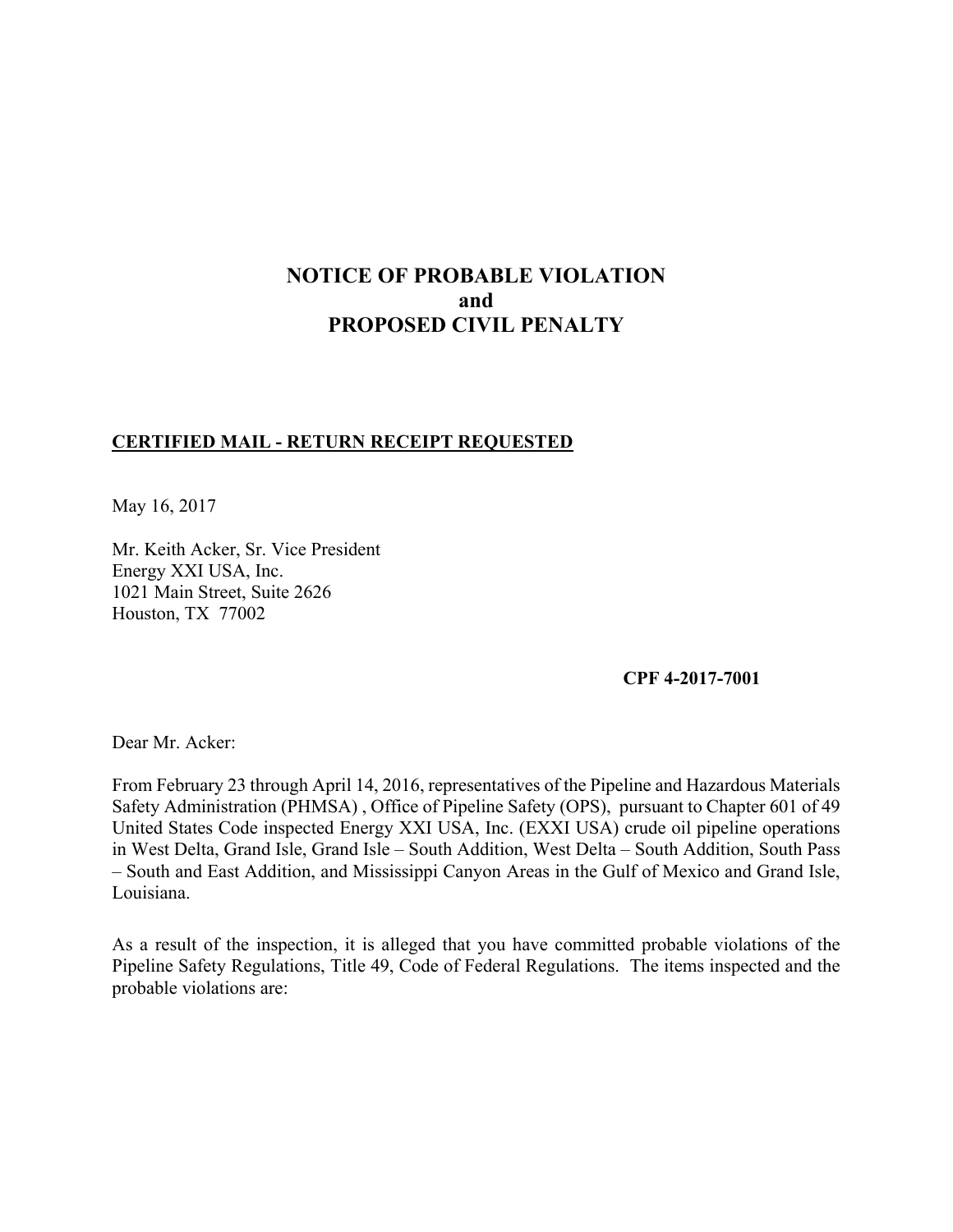**1. §195.402 Procedural manual for operations, maintenance, and emergencies.** 

**(a)** *General.* **Each operator shall prepare and follow for each pipeline system a manual of written procedures for conducting normal operations and maintenance activities and handling abnormal operations and emergencies. This manual shall be reviewed at intervals not exceeding 15 months, but at least once each calendar year, and appropriate changes made as necessary to insure that the manual is effective. This manual shall be prepared before initial operations of a pipeline system commence, and appropriate parts shall be kept at locations where operations and maintenance activities are conducted.** 

**(c)** *Maintenance and normal operations.* **The manual required by paragraph (a) of this section must include procedures for the following to provide safety during maintenance and normal operations:**

**(13) Periodically reviewing the work done by operator personnel to determine the effectiveness of the procedures used in normal operation and maintenance and taking corrective action where deficiencies are found.** 

EXXI USA did not follow their procedures with regards to periodically reviewing the work done by operator personnel to determine the effectiveness of the procedures. During the inspection, EXXI did not provide documentation that work performed by operator personnel had been subjected to periodic review to determine the effectiveness of the procedures used in normal operation and maintenance and taking any corrective action where deficiencies are found.

EXXI USA's procedure P-195.402(a) Operations and Maintenance Procedure Update states that annually or more frequently, as appropriate, a review of personnel performing pipeline tasks shall be performed to ensure that the procedures in use are adequate. EXXI states that the reviews are to be documented in CMS.

### **2. §195.440 Public Awareness.**

**(c) The operator must follow the general program recommendations, including baseline and supplemental requirements of API RP 1162, unless the operator provides justification in its program or procedural manual as to why compliance with all or certain provisions of the recommended practice is not practicable and not necessary for safety.** 

### **API RP 1162**

## **8.4 MEASURING PROGRAM EFFECTIVENESS**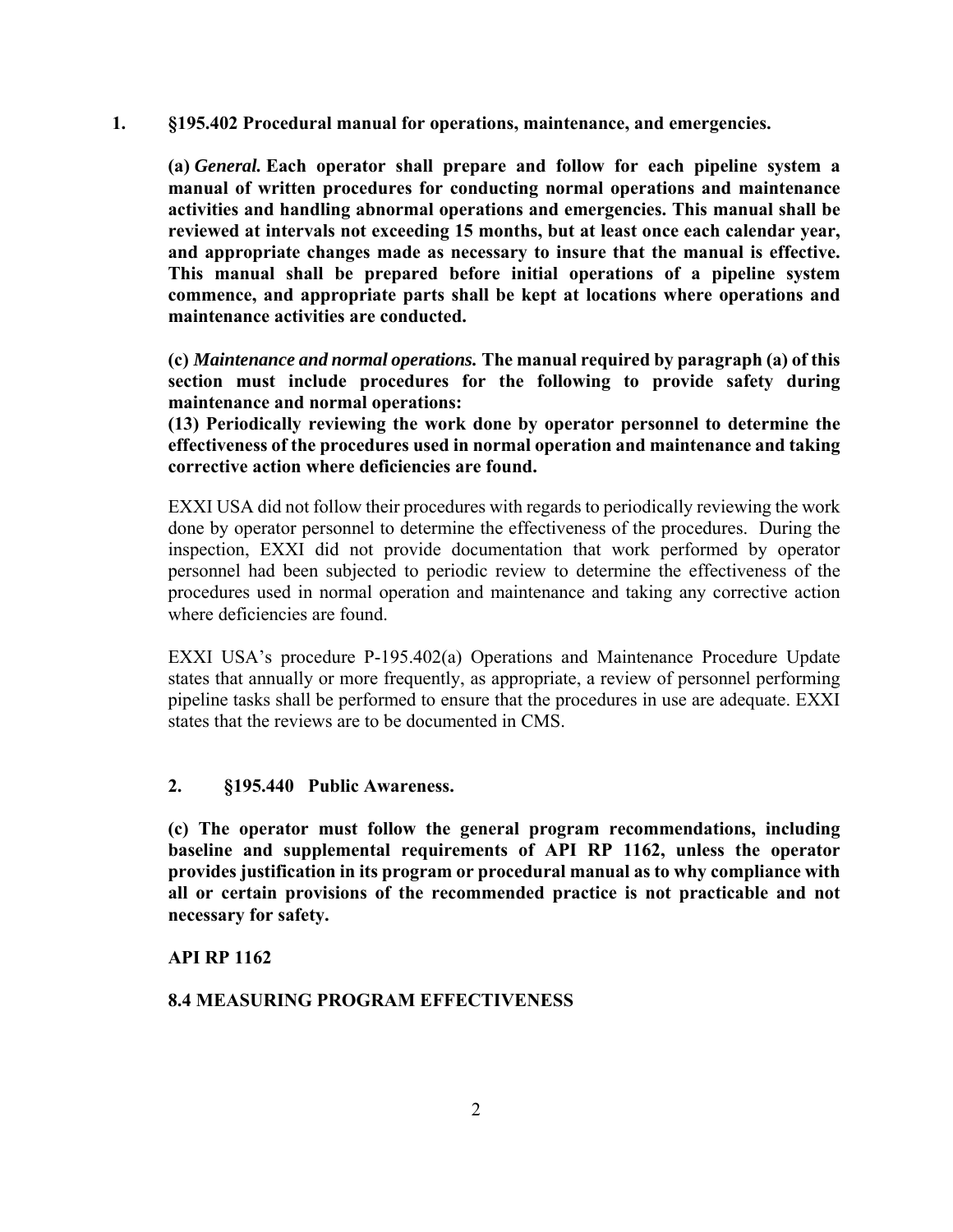**Operators should assess progress on the following measures to assess whether the actions undertaken in implementation of this RP are achieving the intended goals and objectives:** 

**• Whether the information is reaching the intended stakeholder audiences** 

**• If the recipient audiences are understanding the messages delivered** 

**• Whether the recipients are motivated to respond appropriately in alignment with the information provided** 

**• If the implementation of the Public Awareness Program is impacting bottom-line results (such as reduction in the number of incidents caused by third-party damage).** 

## **8.5 SUMMARY OF BASELINE EVALUATION PROGRAM**

**Table 8-1-Summary of Baseline Evaluation Program** 

**The results of the evaluation need to be considered and revisions/updates made in the public awareness program plan, implementation, materials, frequency and/or messages accordingly** 

| <b>Evaluation Approaches</b>                                                                                                                             | <b>Evaluation Techniques</b>                                                                                                                                                                                                                                                                                                                                                                                                                                                                                                                                                                                                    | <b>Recommended Frequency</b>                                                                                                                        |
|----------------------------------------------------------------------------------------------------------------------------------------------------------|---------------------------------------------------------------------------------------------------------------------------------------------------------------------------------------------------------------------------------------------------------------------------------------------------------------------------------------------------------------------------------------------------------------------------------------------------------------------------------------------------------------------------------------------------------------------------------------------------------------------------------|-----------------------------------------------------------------------------------------------------------------------------------------------------|
| <b>Self-Assessment</b><br>Implementation                                                                                                                 | of Internal review, or third-party<br>regulatory<br>assessment<br>or                                                                                                                                                                                                                                                                                                                                                                                                                                                                                                                                                            | <b>Annually</b>                                                                                                                                     |
| Pre-Test<br><b>Effectiveness</b><br><b>Materials</b>                                                                                                     | (in-house<br>of Focus<br>groups<br>external Upon<br>or<br>participants)                                                                                                                                                                                                                                                                                                                                                                                                                                                                                                                                                         | design<br>major<br><b>or</b><br>redesign of public awareness<br>materials or messages                                                               |
| <b>Evaluation of effectiveness of</b><br>program implementation:<br>• Outreach<br>• Level of Knowledge<br>• Changes in behavior<br>• Bottom-line results | 1. Survey: Can assess outreach efforts,<br>audience knowledge and changes in<br>behavior<br>Operator-designed and conducted<br>٠<br>survey, or<br>Use of pre-designed survey by third-<br>party or industry association, or<br>Trade association conducted survey<br>$\bullet$<br>segmented by operator, state, or<br>other relevant separation to allow<br>application of results to each<br>operator<br>2. Assess notifications and incidents to<br>determine<br>anecdotal<br>changes<br>in<br>behavior.<br>3. Documented<br>records<br>industry<br>and<br>of incidents to<br>comparisons<br>evaluate<br>bottom-line results. | No more than four years apart.<br>should<br>Operator<br>consider<br>more<br>frequent<br>as<br>a<br>supplement or upon major<br>redesign of program. |
| Implement changes to the<br><b>Public Awareness Program as</b><br>assessment methods<br>above<br>suggest.                                                | Responsible person as designated in written<br><b>Public Awareness Program</b>                                                                                                                                                                                                                                                                                                                                                                                                                                                                                                                                                  | As required by findings of<br>evaluations.                                                                                                          |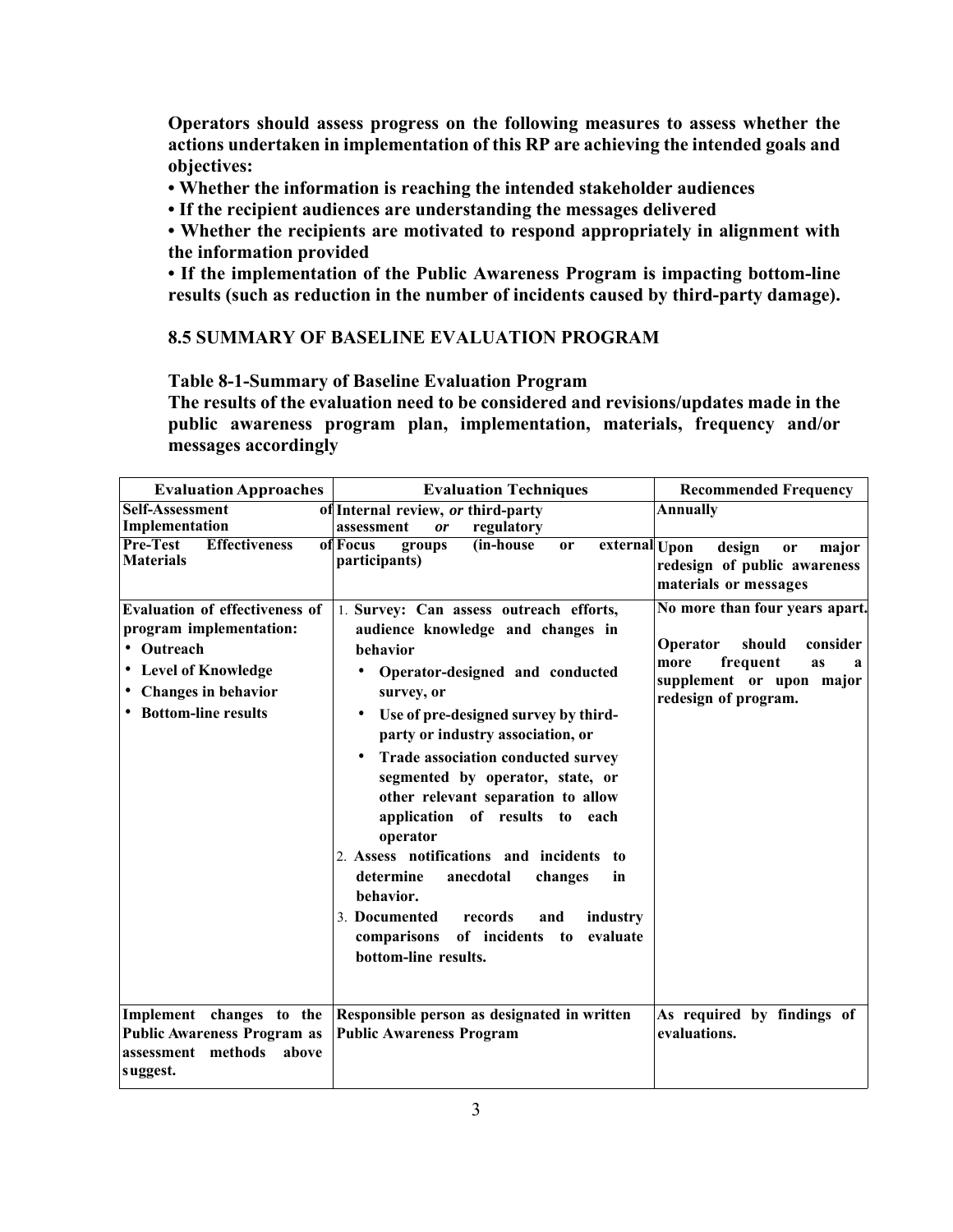EXXI USA did not perform a review of their Public Awareness Plan to measure effectiveness of the program every 4 years as required by API RP 1162 Sections 8.4, 8.5 and their written Public Awareness Plan.

During the inspection, PHMSA inspected EXXI USA's Public Awareness Plan (Plan). EXXI USA's Plan Section 13 – Perform Program Evaluation states that the effectiveness review must be completed every four years. While inspecting the Plan, the Review and Revision Log noted that Version 1 of the Plan was revised and updated on November 24, 2011. Also, the Plan's Review and Revision Log Version 3 stated in August 2014 that the due date for the Effectiveness Evaluation required in Section 13.3 was changed from April 1, 2015 to November 1, 2017. EXXI USA could not provide an explanation or justification to the PHMSA inspectors as to why the Plan's Effectiveness Evaluation date was changed to well past 4 years to complete the review.

EXXI USA did complete their Plan's Effectiveness Evaluation on March 3, 2016 and it was reviewed by PHMSA inspectors.

#### **3. §195.505 Qualification program.**

**Each operator shall have and follow a written qualification program. The program shall include provisions to:** 

## **(b) Ensure through evaluation that individuals performing covered tasks are qualified;**

EXXI USA did not demonstrate compliance with Subpart G-Qualification of Pipeline Personnel ensuring through evaluation that individuals performing covered tasks are qualified.

During the inspection, PHMSA noted on EXXI USA's API 653 inspection records that Tank 2052 had an internal inspection on February 17, 2012 performed by non-qualified personnel. EXXI USA only provided a sign in/out log for the project. EXXI USA could not provide documentation to demonstrate that contractors performing maintenance or inspection activities were qualified individuals, the dates of current qualifications, identification of the covered tasks or the qualification methods.

#### Proposed Civil Penalty

Under 49 United States Code, § 60122, you are subject to a civil penalty not to exceed \$205,638 per violation per day the violation persists up to a maximum of \$2.056,380 for a related series of violations. For violations occurring between January 4, 2012 to August 1, 2016, the maximum penalty may not exceed \$200,000 per violation per day, with a maximum penalty not to exceed \$2,000,000 for a related series of violations. For violations occurring prior to January 4, 2012, the maximum penalty may not exceed \$100,000 per violation per day, with maximum penalty not to exceed \$1,000,000 for related series of violations. The Compliance Officer has reviewed the